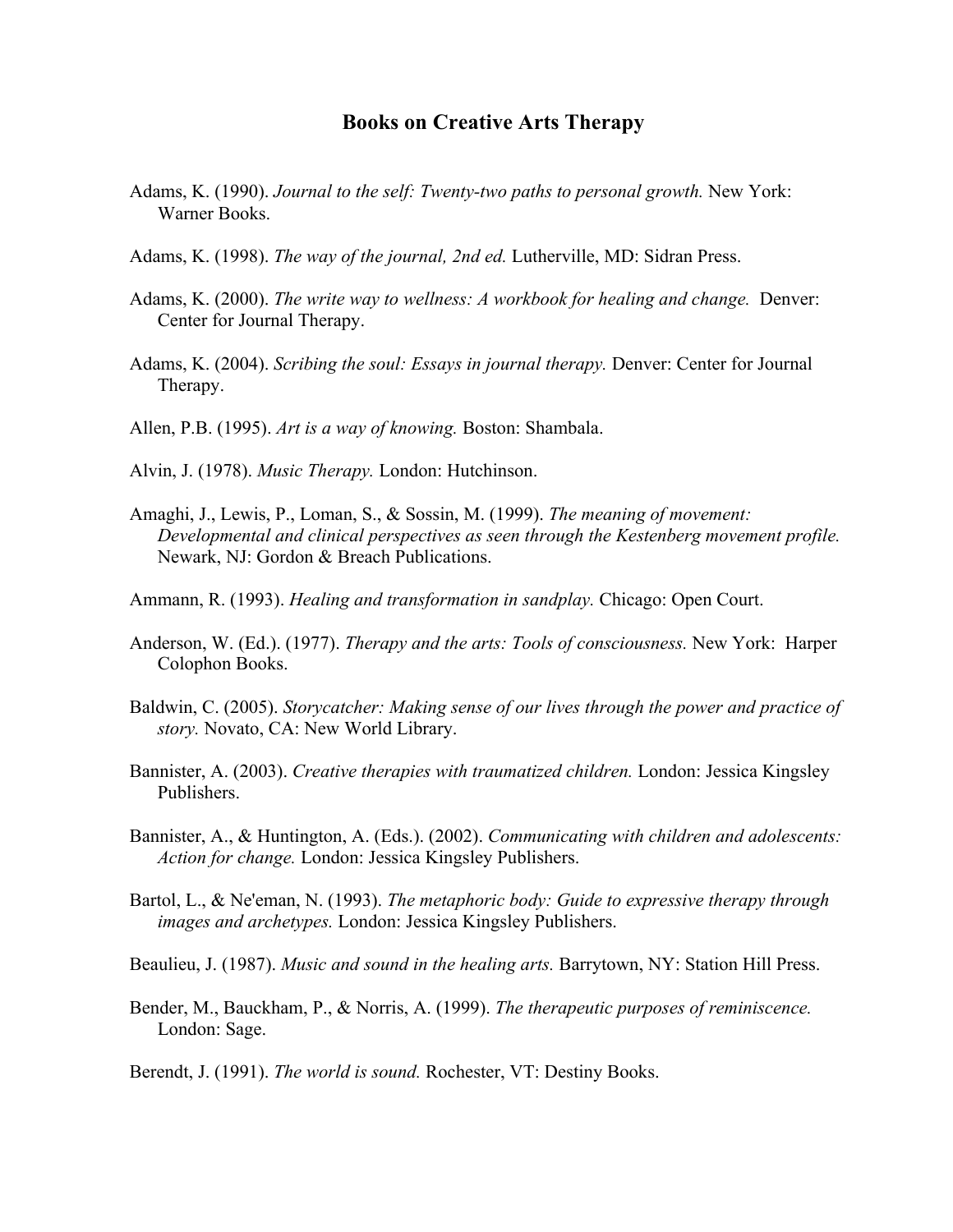- Bertman, S.L. (1991). *Facing death: Images, insights, and interventions.* New York: Brunner-Routledge.
- Bertman, S.L. (Ed.). (1999). *Grief and the healing arts: Creativity as therapy.* Amityville, NY: Baywood Publishing Co.
- Betts, D.J. (Ed.). (2003). *Creative arts therapies approaches in adoption and foster care.* Springfield, IL: Charles C. Thomas Publisher.
- Blanton, S. (1960). *The healing power of poetry.* New York: Crowel.
- Bolton, G. (Ed.). *Dying, bereavement and the healing arts.* London: Jessica Kingsley Publishers.
- Boik, B.L., & Goodwin E. A. (2000). *Sandplay therapy.* New York: W.W. Norton.
- Bonny, H.L., & Savary L.M. (1990). *Music & your mind: Listening with a new consciousness.* Barrytown, NY: Station Hill Press.
- Bosveld, J. (2000). *Topics for getting in touch: A poetry therapy sourcebook.* Johnstown, OH: Pudding House Publications.
- Brand, A.G. (1980). *Therapy in writing.* Lexington, KY: Lexington Books.
- Brooke, S.L. (Ed.). (2006). *Creative arts therapies manual.* Springfield, IL: Charles C. Thomas Publisher.
- Brooke, S.L. (Ed.). (2007). *The use of the creative therapies with sexual abuse survivors.* Springfield, IL: Charles C. Thomas Publisher.
- Brooke, S.L. (Ed.). (2008). *The use of the creative therapies with survivors of domestic violence.* Springfield, IL: Charles C. Thomas Publisher.
- Brooke, S.L. (Ed.). (2008). *The creative therapies and eating disorders.* Springfield, IL: Charles C. Thomas Publisher.
- Brooke, S. L. (Ed.). (2009). *The use of the creative therapies with chemical dependency issues.* Springfield, IL: Charles C. Thomas, Publisher.
- Brooke, S.L. (Ed.). (2009). *The use of the creative therapies with autism spectrum disorders.* Springfield, IL: Charles C. Thomas Publisher.
- Camilleri, V.A. (Ed.). (2007). *Healing the inner city child: Creative arts therapies with youth at risk.* London: Jessica Kingsley Publishers.

Campbell, D. (1992). *Music and miracles.* Wheaton, IL: Quest Books.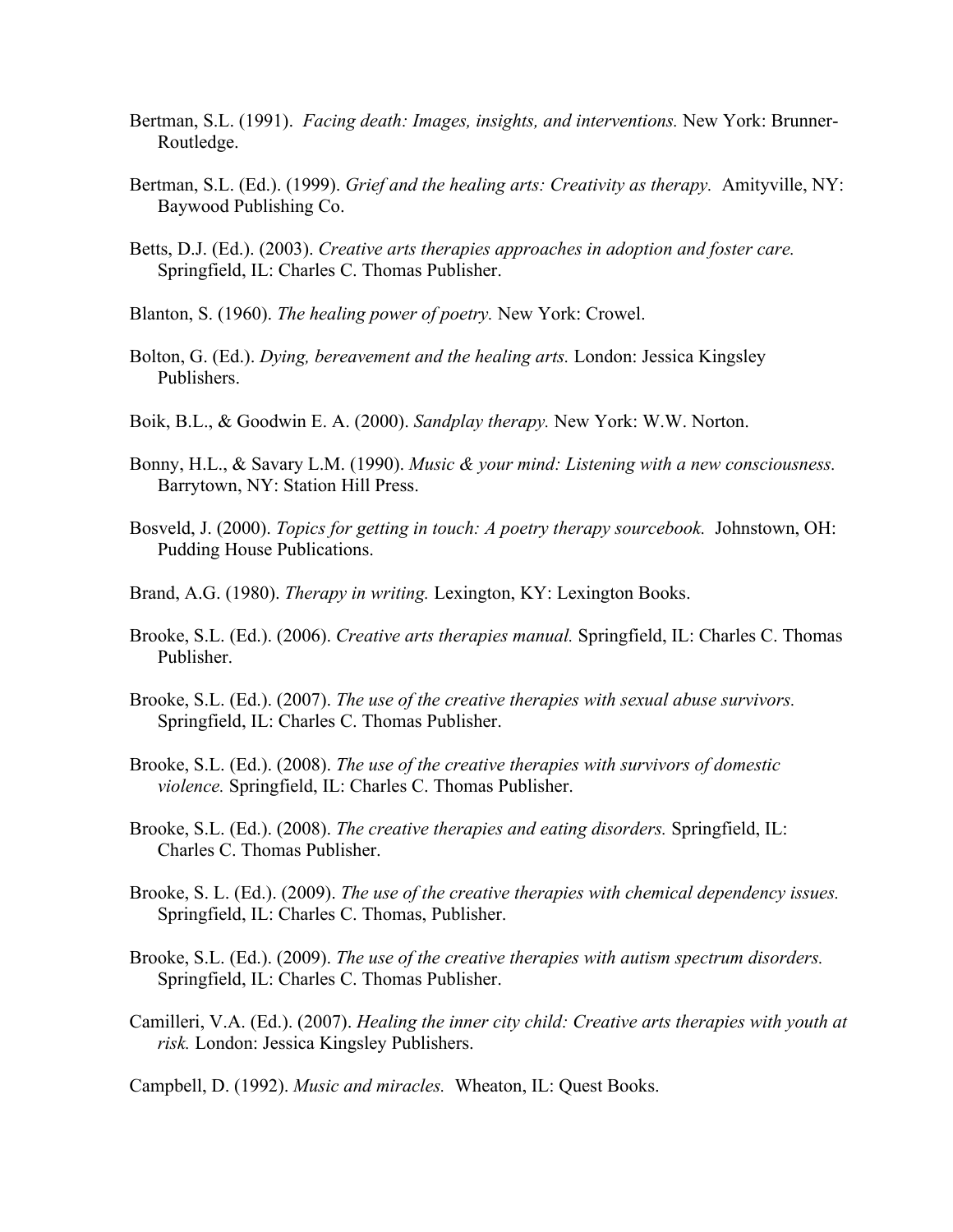Campbell, D. (1997). *The Mozart effect.* New York: Avon Books.

Campbell, D. (2000). *Music: Physician for times to come, 2nd ed.* Wheaton, IL: Quest Books.

Cattanach, A. (Ed.). (1999). *Process in the arts therapies.* London: Jessica Kingsley Publishers

- Carey, L. (1999). *Sandplay therapy with children and families.* Northvale, NJ: Jason Aronson.
- Carey, L. (Ed.). (2006). *Expressive and creative arts methods for trauma survivors.* London: Jessica Kingsley Publishers.
- Chavis, G.G., & Weisberger, L.L. (Eds.). (2003). *The healing fountain.* St. Cloud, MN: North Star Press.
- Chodorow, J. (1991). *Dance therapy and depth psychology*. New York: Routledge.
- Clements, C. (1994). *The arts/fitness quality of life activities program.* Baltimore: Health Professions Press.
- Coberly, L.M., McCormick, J., & Updike, K. (2005). *Writers have no age: Creative writing with older adults, 2nd ed.* New York: Haworth Press.
- Cohen, B., & Cox, C.T. (1995). *Telling without talking: Art as a window into the world of multiple personality.* New York: W.W. Norton & Company.
- Cornell, J. (1994). *Mandala: Luminous symbols for healing.* Wheaton, IL: Quest.
- Darley, S., & Heath, W. (2007). *The expressive arts activity book: A resource for professionals.* London: Jessica Kingsley Publishers.
- Davis, S., & Ferdman, B. (1993). *Nourishing the heart: A guide to intergenerational arts projects in the schools.* New York: Creative ways.
- Doktor, D. (Ed.). (1998). *Arts therapies and clients with eating disorders: Fragile board.* London: Jessica Kingsley Publishers.
- Douglass, D. (2011). *Self-esteem, recovery and the performing arts.* Springfield, IL: Charles C. Thomas, Publisher.
- Erikson, J. (1976). *Activity, recovery, growth.* New York: W.W. Norton.
- Fox, J. (1995). *Finding what you didn't lose: Expressing your truth and creativity through poem-making.* New York: Jeremy Tarcher/Putnam.
- Fox, J. (1997). *Poetic medicine: The healing art of poem-making.* New York: Jeremy Tarcher/Putnam.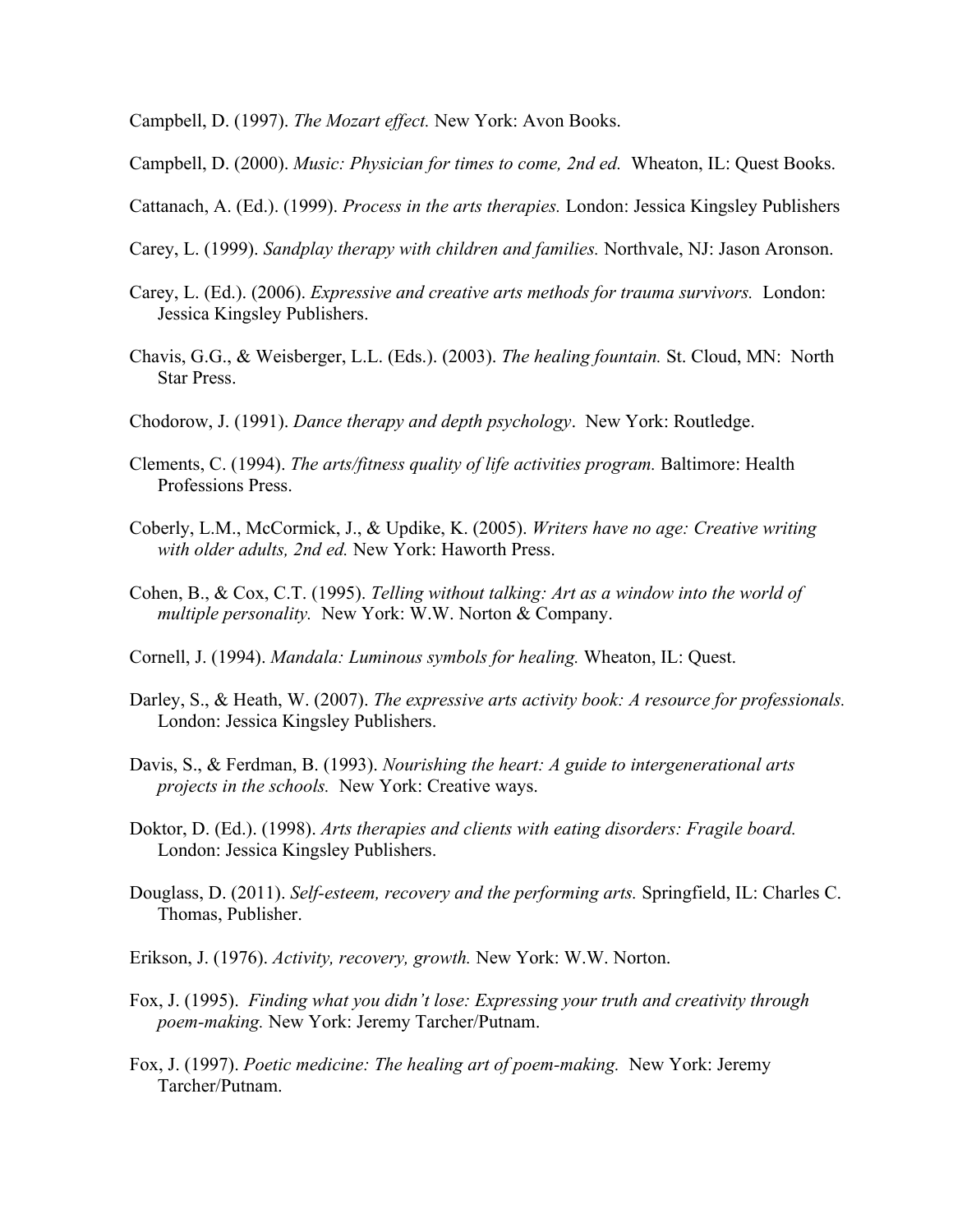- Feder, E., & Feder, B. (1981). *The expressive arts therapies.* Englewood Cliffs, NJ: Prentice-Hall.
- Fleshman, B., & Fryrear, J. L. (1981). *The arts in therapy.* Chicago: Nelson-Hall.
- Frostig, K., & Essex, M. (1998). *Expressive arts therapies in schools: A supervision and program development guide.* Springfield, IL: Charles C. Thomas Publisher.
- Gaynor, M.L. (1999). *Sounds of healing.* New York: Broadway Books.
- Gladding, S. T. (2005). *Counseling as an art: The creative arts in counseling, 3 rd ed.*  Alexandria, VA: American Counseling Association.
- Golden, S., & Perlstein, S. (2002). *Legacy works: Transforming memory into visual art.* New York: National Center for Creative Aging.
- Hannah, J.L. (2006). *Dancing for health.* Lanham, MD: Rowman and Littlefield.
- Harrower, M. (1972). *The therapy of poetry.* Springfield, IL: Charles C Thomas Publisher.
- Hayes, J., & Povey, S. (2010). *The creative arts in dementia care: Practical person-centered approaches and ideas.* London: Jessica Kingsley Publishers.
- Hoffman, J. (1995). *Rhythmic medicine.* Leawood, KS: Jamillan Press.
- Homeyer, L.E., & Sweeney, D.S. (1998). *Sandtray: A practical manual.* Royal Oak, MI: Self-Esteem Shop.
- Hornyak, L. M., & Baker, E. K. (1989). *Experiential therapies for eating disorders.* New York: Guildford Press.
- Hynes, A.M., & Hynes-Berry, M. (1996). *Biblio/Poetry therapy: The interactive process.* St. Cloud, MN: North Star Publishers.
- John, M.T. (1991). *Story writing in a nursing home: A patchwork of memories.* New York: Haworth Press.
- Jones, P. (2005). *The arts therapies: A revolution in healthcare.* New York: Brunner-Routledge.
- Kalff, D. (1981). *Sandplay: A psychotherapeutic approach to the psyche.* Boston: Sigo.
- Kaminsky, M. (Ed.). (1984). *The uses of reminiscence.* New York: Haworth Press.
- Kaplan, F. (Ed.). (2006). *Art therapy and social action.* London: Jessica Kingsley Publishers.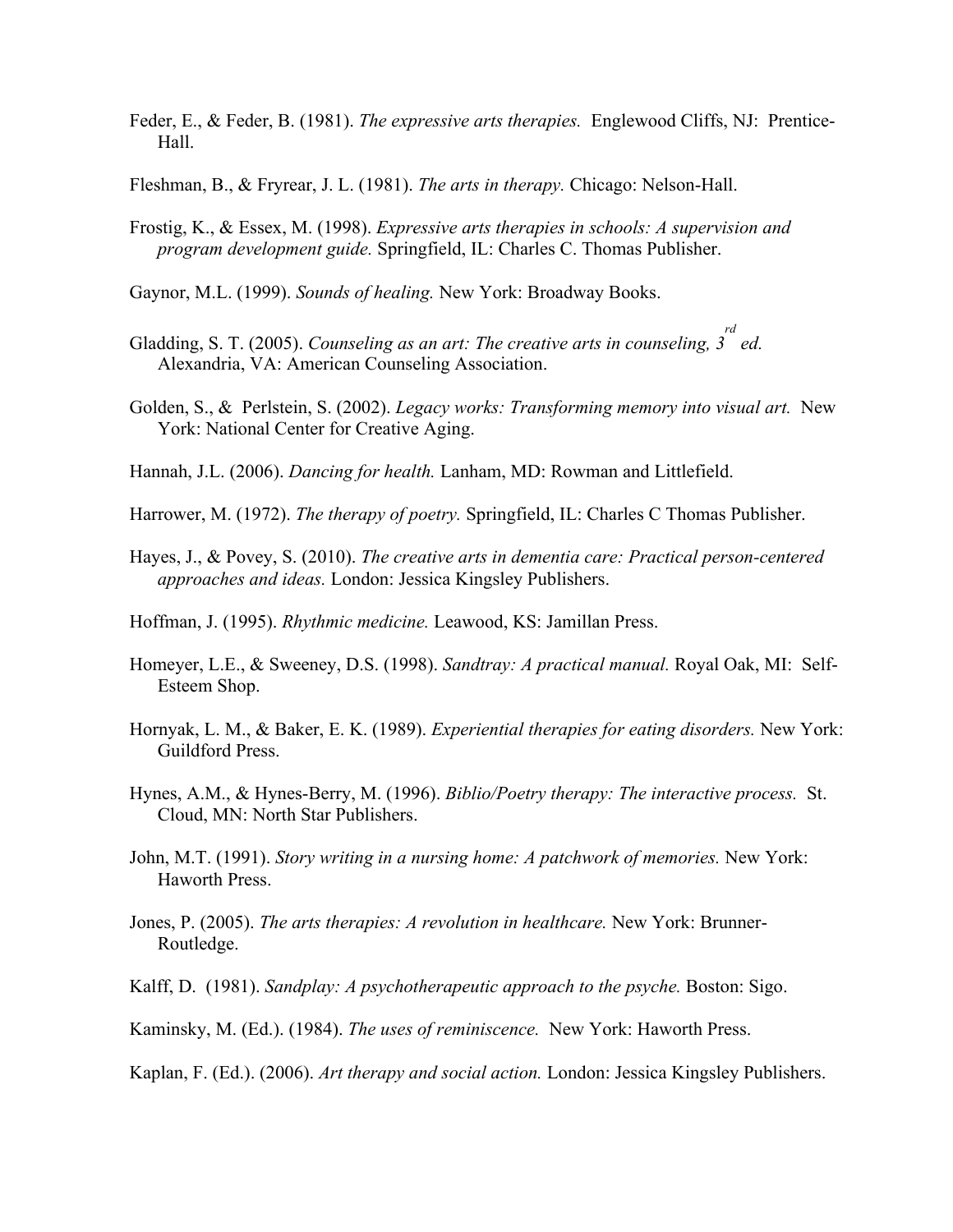- Karkou, V. (Ed.). (2009). *Arts therapies in schools: Research and practice.* London: Jessica Kingsley Publishers.
- Kaye, C., & Blee, T. (1996). *The arts in health care: A palette of possibilities.* London: Jessica Kingsley Publisher.
- Kellman, J. (2001). *Autism, art and children.* Westport, CT: Greenwood.
- Knill, P.J., Levine, G., & Levine, S.K. (2005). *Principles and practice of expressive arts therapies: Toward a therapeutic aesthetic.* London: Jessica Kingsley Publishers.
- Klorer, P.G. (2000). *Expressive therapy with troubled children.* Lanham, MD: Rowman and Littlefield.
- Kramer, E. (1975). *Art as therapy with children.* New York: Scholastic Books.
- Krauss, D., & Fryear, J. (Eds.). (1983). *Phototherapy in Mental Health.* Springfield, IL: Charles C. Thomas Publisher.
- Laderman, C., & Roseman, M. (Eds.). (1996). *The performance of healing.* New York: Routledge.
- Landgarten, H. (1987). *Family art therapy.* New York: Brunner-Mazel.
- Landgarten, H., & Lubbers, D. (1991). *Adult art psychotherapy.* New York: Brunner- Mazel.
- Le Navenec, C., & Bridges, L. (Eds.). (2005). *Creating connections between nursing care and the creative arts therapies: Expanding the concept of holistic care.* Springfield, IL: Charles C. Thomas Publisher.
- Leedy, J. J. (Ed.). (1969). *Poetry therapy: The use of poetry in the treatment of emotional disorders.* Philadelphia: JB Lippincott.
- Leedy, J. J. (Ed.). (1973). *Poetry the healer.* Philadelphia: JB Lippincott.
- Lerner, A. (Ed.). (1994). *Poetry in the therapeutic experience, 2nd ed.* St. Louis: MMB Music, Inc.
- Levine, E. (1995). *Tending the file: Studies in art, therapy and creativity.* Toronto: Palmerston Books.
- Levine E. & Levine S.K. (Eds). (2011). *Art in action: Expressive arts therapy and social change.* London: Jessica Kingsley Publisher.
- Levine, S.K. (1992). *Poesis: The language of psychology and the speech of the soul.* London: Jessica Kingsley Publishers.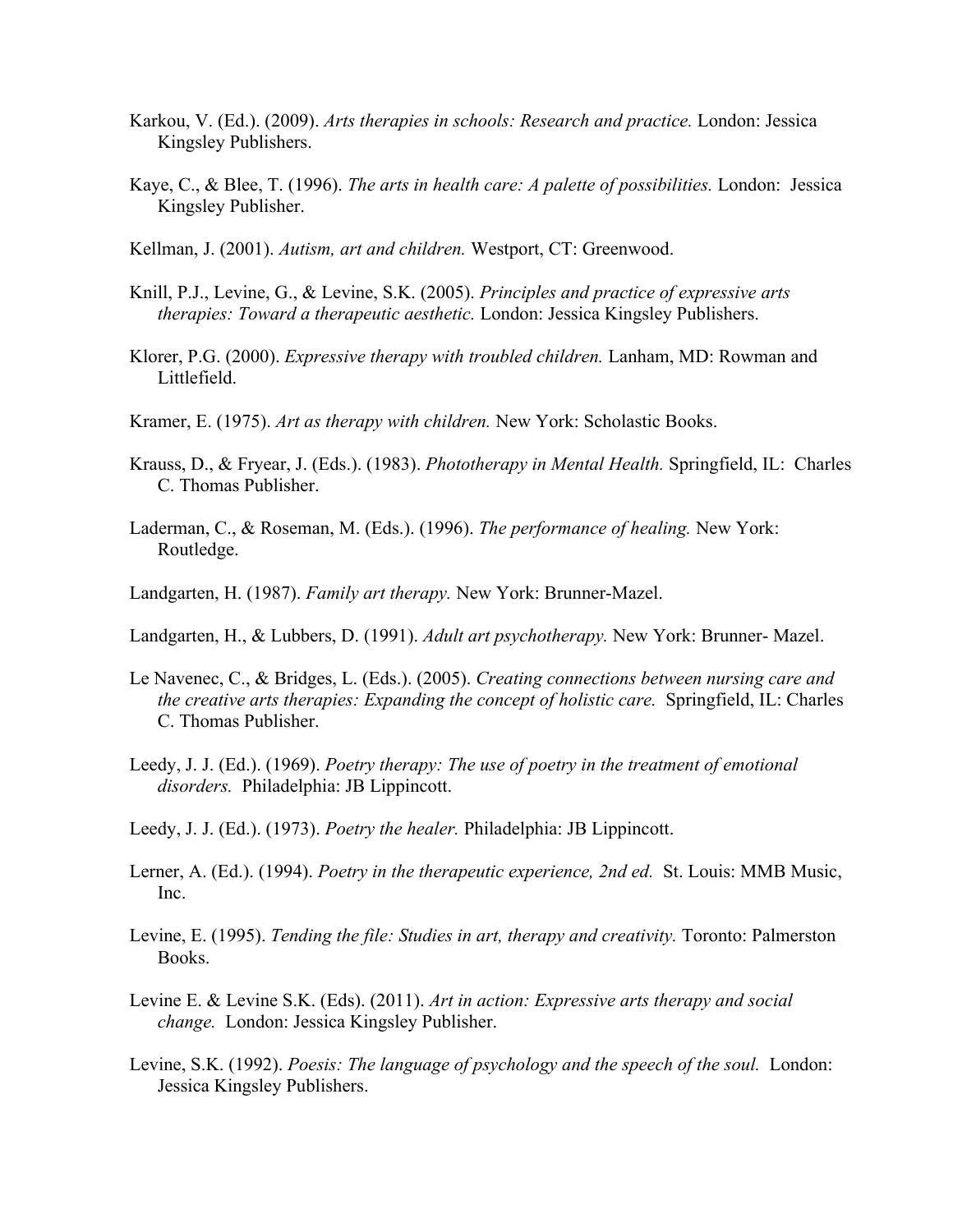- Levine, S.K. (2009). *Trauma, tragedy, and therapy: The arts and human suffering.* London: Jessica Kingsley Publishers.
- Levine, S. K., & Levine, E. G. (Eds.). (1998). *Foundations of expressive arts therapies: Theoretical and clinical perspectives.* London: Jessica Kingsley Publishers.
- Levitt, P. (2003). *Fingerpainting on the moon: Writing and creativity as a path to freedom.* New York: Harmony Books.
- Lewis-Bernstein, P., & Singer, D. (Eds.). (1982). *The choreography of object relations.*  Keene, NH: Antioch University.
- Lewis, P. (1986). *Theoretical approaches in dance-movement therapy, Vol. I.* Dubuque, IA: W.C. Brown-Kendall/Hunt Publishing.
- Lewis, P. (1987). *Theoretical approaches in dance-movement therapy, Vol. II.* Dubuque, IA: W.C. Brown-Kendall/Hunt Publishing.
- Lewis, P., & Loman, S. (Eds.). (1990). *The Kestenberg movement profile: Its past, present and future applications.* Keene, NH: Antioch University.
- Liebmann, M. (1986). *Art therapy for groups.* Brookline, MA: Brookline Books.
- Liebmann, M. (Ed.). (1996). *Arts approaches to conflict.* London: Jessica Kingsley Publishers.
- Linesch, D.G. (1988). *Adolescent art therapy.* New York: Brunner-Mazel.
- Malchiodi, C.A. (1990). *Breaking the silence: Art therapy with children from violent homes.* New York: Brunner-Mazel.
- Malchiodi, C.A. (1998). *Understanding children's drawings.* New York: Guilford Press.
- Malchiodi, C.A. (Ed.). (2005). *Expressive arts therapies.* New York: Guilford Press.
- Malchiodi, C.A. (Ed.). (2008). *Creative interventions with traumatized children.* New York: Guildford Press.
- Martin, C. (2000). *Writing your way through cancer.* Prescott, AZ: Hohm Press.
- Meekums, B. (2000). *Creative group therapy for women survivors of child sexual abuse: Speaking the unspeakable.* London: Jessica Kingsley Publishers.
- Morrison, M.R. (Ed.). (1987). *Poetry as therapy.* New York: Human Sciences Press.
- McNiff, S. (2004). *Art heals: How creativity cures the soul.* Boston: Shambala.
- Metcalf, L.T., & Simon, T. (2002). *Writing your mind alive.* New York: Ballantine Books.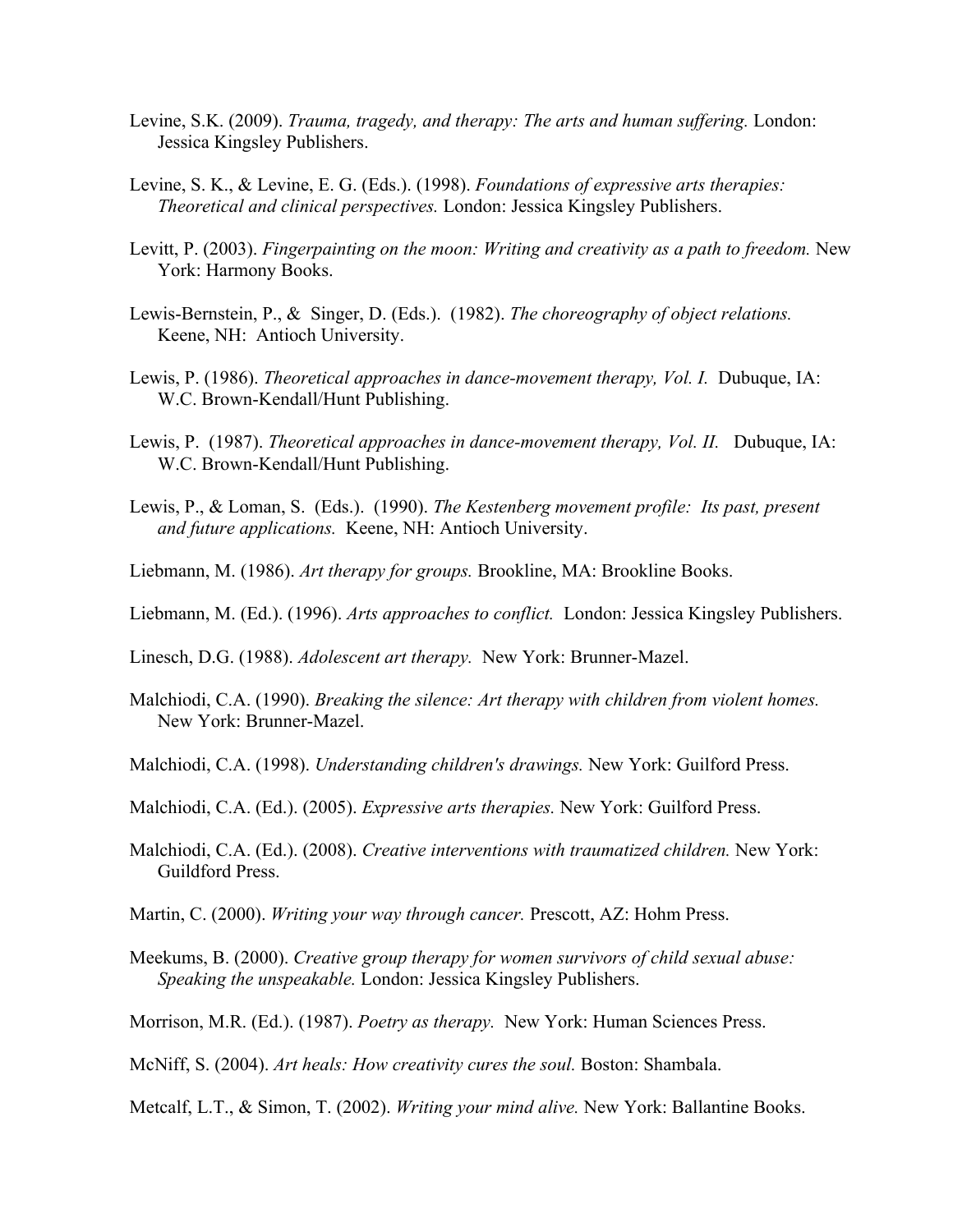- Millia, D. (2000). *Self-Mutilation and art therapy: Violent creation.* London: Jessica Kingsley Publishers.
- Mitchell, R.R., & Friedman, H.S. (1999). *Sandplay: Past, present & future.* London: Routledge.
- Morena, G. (2001). *Wisdom of Oz: Reflections of a Jungian sandplay therapist.* New York: Random House.
- Nathan, A.A., & Mirviss, S. (1998). *Therapy techniques using the creative arts.* Ravensdale, WA: Idyll Press.
- Nucho, A. O. (1987). *The psychocybernetic model of art therapy.* Springfield, IL: Charles C. Thomas, Publisher.
- Nucho, A.O. (1995). *Spontaneous creative imagery.* Springfield, IL: Charles C. Thomas, Publisher.
- Parkinson, R. (2009). *Transforming tales: How stories can change people,* London: Jessica Kingsley Publishers.
- Payne, H. (Ed.). (2006). *Dance movement therapy: Theory, research, and practice, 2nd ed.*  New York: Routledge.
- Peacock, M. (1999). *How to read a poem…and start a poetry circle.* New York: Penguin Putnam.
- Reiter, S. (Ed.). (2009). *Writing away the demons: Stories of creative coping through transformative writing,* St. Cloud, MN: North Star Press.
- Rhyne, J. (1996). *The gestalt art experience.* Chicago: Magnolia Street Publishers.
- Riley, S. (1999). *Contemporary art therapy with adolescents.* London: Jessica Kingsley Publishers.
- Robbins, A. (1994). *A multi-modal approach to creative art therapy.* London: Jessica Kingsley Publishers.
- Robbins, A. (Ed.). (1998). *Therapeutic presence: Bridging expression and form.* London: Jessica Kingsley Publishers.
- Rogers, J.A. (Ed.). (2007). *The art of grief: The use of expressive arts in a grief support group.*  London: Routledge.
- Rogers, N. (1993). *The creative connection: Expressive arts as healing.* Palo Alto, CA: Science & Behavior Books.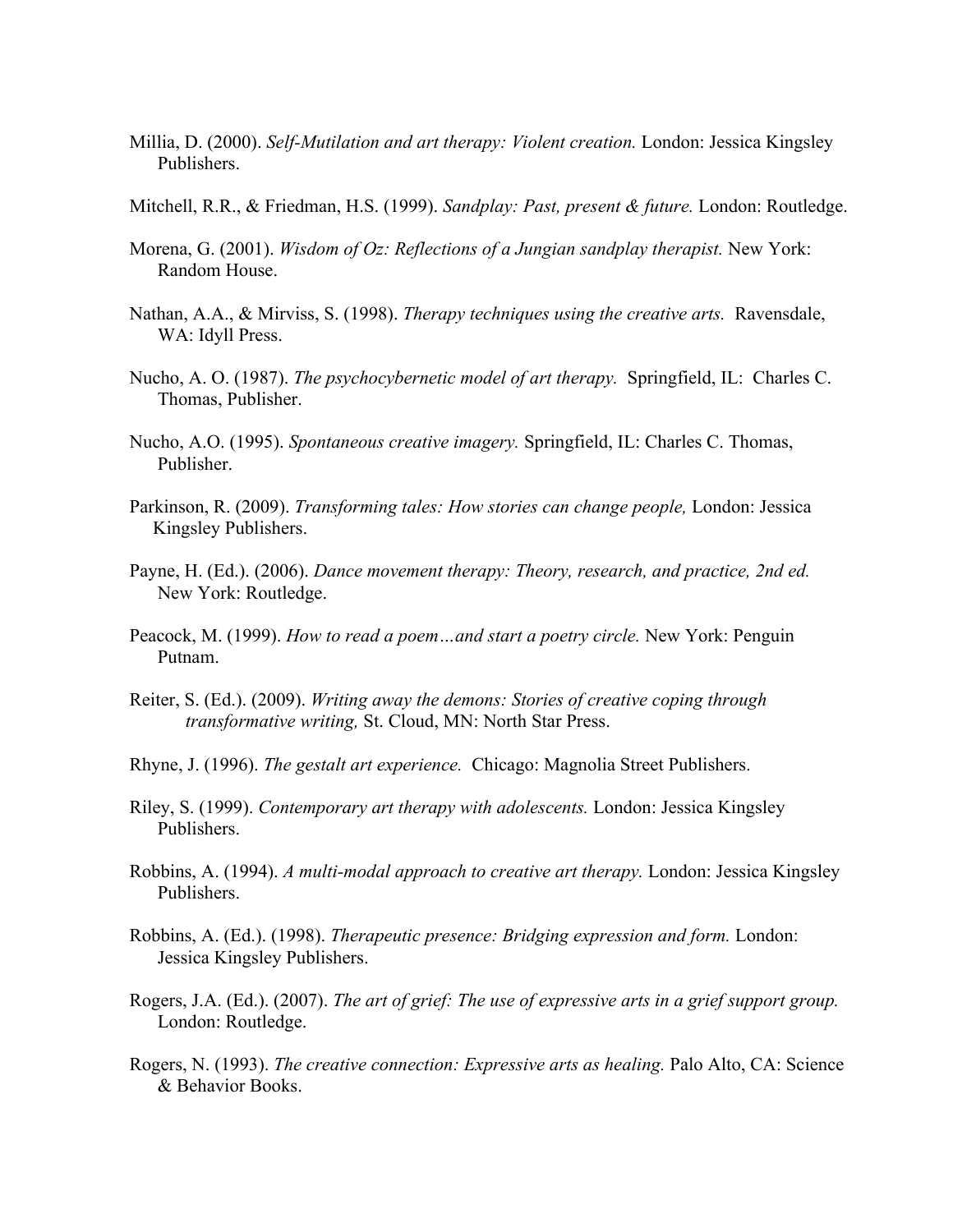- Rose, R., & Philpot, T. (2005). *The child's own story: Life story work with traumatized children.*  London: Jessica Kingsley Publishers.
- Rosen, K. (2009). *Saved by a poem: The transformative power of words.* Carlsbad, CA: Hay House, Inc.
- Rubin, R. J. (Ed.). (1978). *Bibliotherapy sourcebook.* Phoenix, AZ: OryxPress.
- Rubin, J. (1984). *The art of art therapy.* New York: Brunner/Mazel.

Ryce-Menuhin, J. (1992). *Jungian sandplay: The wonderful therapy.* New York: Routledge.

- Salans, M. (2004). *Storytelling with children in crisis.* London: Jessica Kingsley Publishers.
- Schaefer, C.E. (Ed.). (2003). *Play therapy for adults.* New York: Wiley.
- Tannenbaum, J. (2000). *Disguised as a poem: My years teaching poetry at San Quentin.* Boston: Northeastern University Press.
- Ulman, E., & Dachinger, P. (Eds.). (1976). *Art therapy in theory and practice.* New York: Scholken.
- Wadeson, H. (1980). *Art psychotherapy.* New York: John Wiley & Sons.
- Waller, D. (1996). *Group interactive art therapy.* New York: Routledge.
- Waller, D., & Mahoney, J. (Eds.). (1999). *Treatment of addiction: Current issues for arts therapies.* London: Routledge.
- Warren, B. (Ed.). (1994). *Using the creative arts in therapy: A practical introduction. 2nd Ed.* New York: Routledge.
- Warren, B. (Ed.). (2006). *Suffering the slings and arrows of outrageous fortune: International Perspectives on stress, laughter and depression.* Amsterdam: Rodopi.
- Warren, B. (Ed.). (2008). *Using the creative arts in healthcare and therapy, 3rd Ed.* London: Routledge.
- Weaver, R. (1991). *The old wise woman: A study of active imagination.* Boston: Shambala.
- Weiss, J. C. (1984). *Expressive therapy with elders and the disabled: Touching the heart of life.* Binghamton, New York: Haworth Press.
- Weiser, J. (1999). *PhotoTherapy techniques: Exploring the secrets of personal snapshots and family albums*. Vancouver, BC: PhotoTherapy Centre Publishers.
- Wilshire, T. (2007). *The mask handbook: A practical guide.* New York: Routledge.